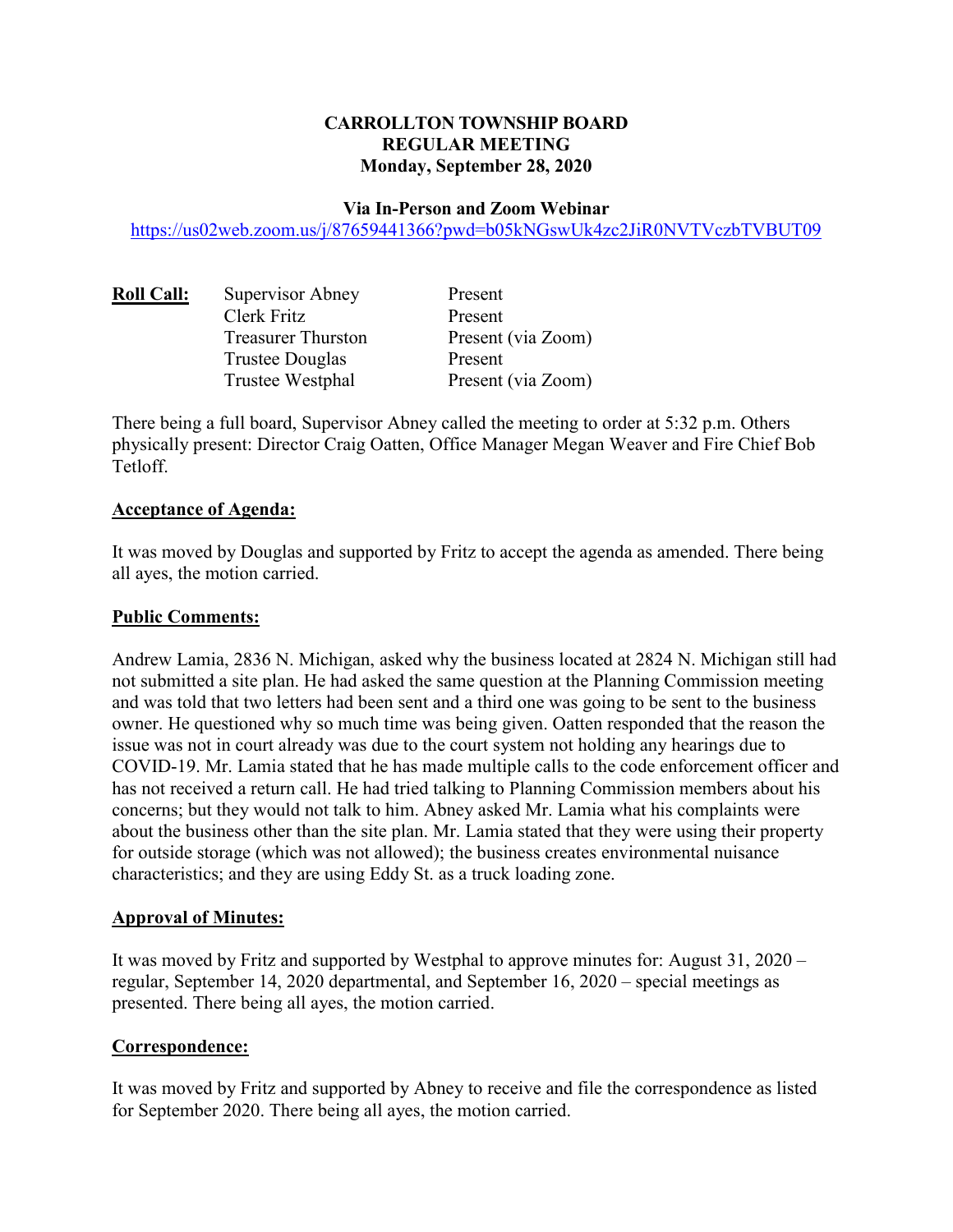## **Accounts Payable:**

It was moved by Douglas and supported by Abney to approve the September Accounts Payable for the amount of \$241,888.23. There being all ayes, the motion carried.

## **Committee/Commission/Board Reports:**

It was moved by Douglas and supported by Abney to promote Alex Webb to the position of Firefighter. There being all ayes, the motion carried.

Oatten shared a letter that he had sent to the State legislatures in support of the "Fight Crime: Invest in Kids" program. Many law enforcement leaders are requesting that as the State deliberates over the fiscal year 2021 budget, they address the \$50 million gap for high-quality afterschool programs identified by Michigan's Department of Education.

Oatten informed the board that the DEA will be holding the National Take-Back day for unused/unwanted pills (the April date was cancelled due to COVID-19). Carrollton Township Police Department will be a drop-off site for this event on Saturday, October 24 from 10am to 2pm.

Oatten stated that the DPW had been flushing hydrants recently to alleviate the odor caused by the City of Saginaw putting additives in the water supply. He explained that the additives were not harmful, but needed, and they sometimes caused an odor.

Abney stated that he appreciated the DPW painting the swing sets at Stoker Park and cutting back the fence line of tree overgrowth.

### **Pending Business:**

Oatten stated that the code enforcement officer was addressing the parking lot condition with the property manager at Carrollton Center (Skyway Plaza).

Douglas stated that he was noticing a lot of litter on the roads in Carrollton. Mostly the small liquor bottles sold at local stores. He asked the other board members to consider a beautification approach and maybe ask the businesses to put up signs about littering and the consequences for doing so. Discussion followed.

Discussion was held on the upcoming special meeting that would be held in the DPW garage on Thursday, October 1. Douglas stated that he had a resident request to hold the meeting virtually so that they may attend. Thurston stated that the whole purpose of having the meeting in the DPW garage was to abide by the Executive Orders pertaining to COVID-19 and allow for social distancing of the public. She further explained that to hold the meeting via Zoom as well would be difficult as it was already hard to hear the attendees that are physically present - especially if they will be outside. Discussion followed. Abney felt that since a resident requested it, the meeting should be held both in-person and via Zoom. It was board consensus to do so. Weaver stated that she would have to repost the meeting notice to include the Zoom participation information.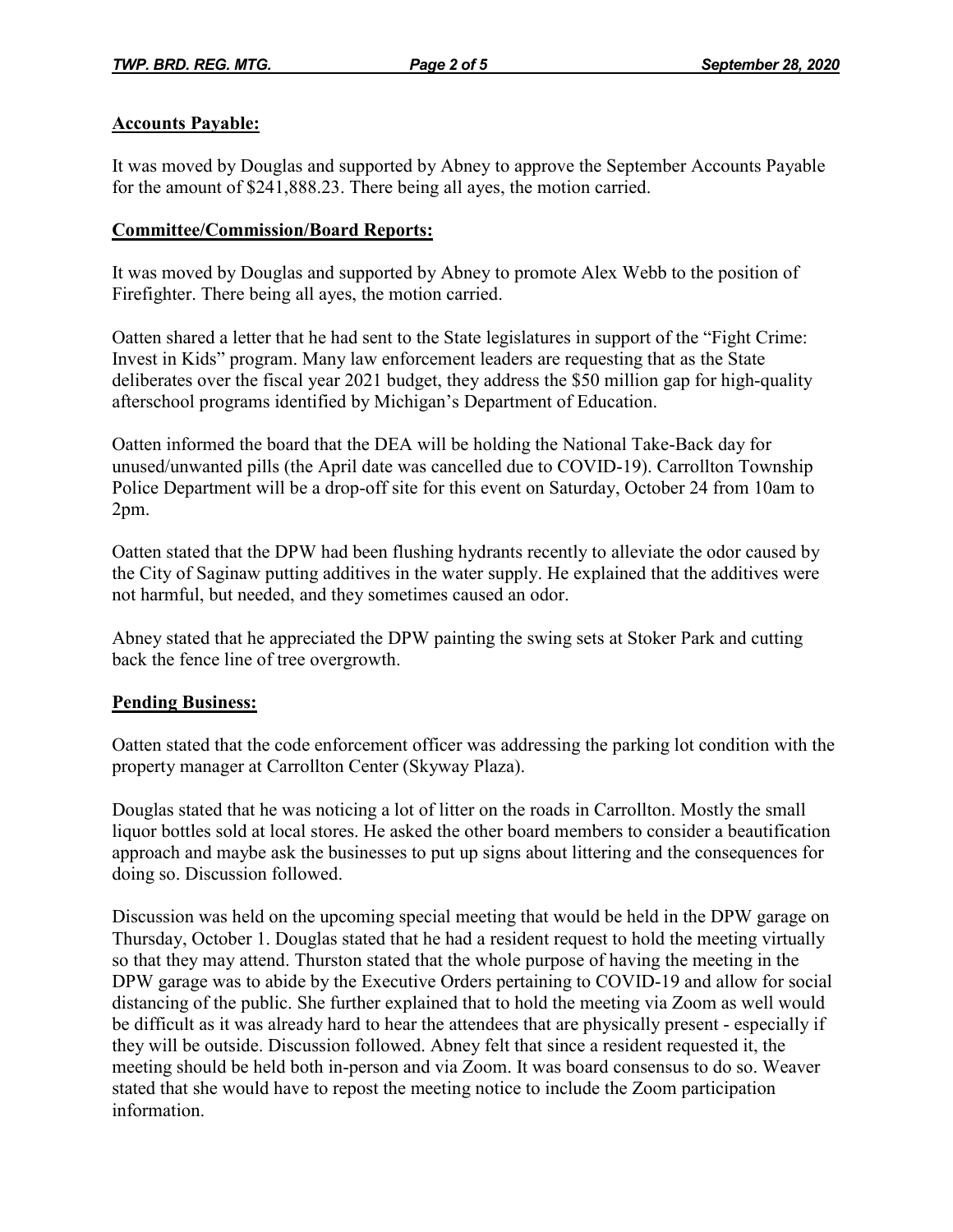Oatten stated that he would contact Carrollton Public Schools about having access to their gyms for a possible Recreation Basketball season to be held later than previous years due to the restrictions of COVID-19.

Weaver informed the board that the current amount owed for all delinquent water/sewer accounts was over \$62,000. An additional \$5,300 was owed for final bills dating back to November, 2019. Per board directive, she had sent out letters to all residents that were delinquent informing them that the Township plans to shut-off water service on January 4, 2021 (when the Governor's Executive Order expires) for all of those that were still unpaid.

### **New Business:**

It was moved by Douglas and supported by Abney to receive and file the Carrollton Township Master Plan adopted by the Planning Commission on September 21, 2020. It was also noted that the board appreciated the Planning Commission members' hard work with the assistance of Spicer Group to adopt the plan. There being all ayes, the motion carried.

It was moved by Douglas and supported by Fritz to reschedule the Planning Commission's regular meeting dates from the third Monday of the month to the third Tuesday of the month at 6:00pm beginning with the October meeting. There being all ayes, the motion carried.

It was moved by Abney and supported by Westphal to adopt Ordinance No. 2020-03 amending Chapter 66, Zoning, Article VIII. Flood Damage Prevention Requirements, provisions for Flood Hazard Reduction (copy attached); and to adopt Ordinance No. 2020-04 amending Chapter 66, Zoning, Article VIII. Flood Damage Prevention Requirements, adding Sec. 66-249 – Floodplain Management Provisions of the State Construction Code Act (Appendix G) Act No. 230 of Public Acts of 1972 (copy attached).

| Roll call: | Abney    | Yes |
|------------|----------|-----|
|            | Thurston | Yes |
|            | Douglas  | Yes |
|            | Westphal | Yes |
|            | Fritz    | Yes |

There being all ayes, both ordinances were adopted.

It was moved by Abney and supported by Douglas to set the Halloween Trick-or-Treat hours as 6:00pm to 8:00pm on October 31, 2020. There being all ayes, the motion carried.

### **Public Comments:**

Andrew Lamia, 2836 N. Michigan, agreed that litter was a big problem in the township. He also commented on the vehicles with loud radios; he asked that the police department do extra patrolling to cite the drivers.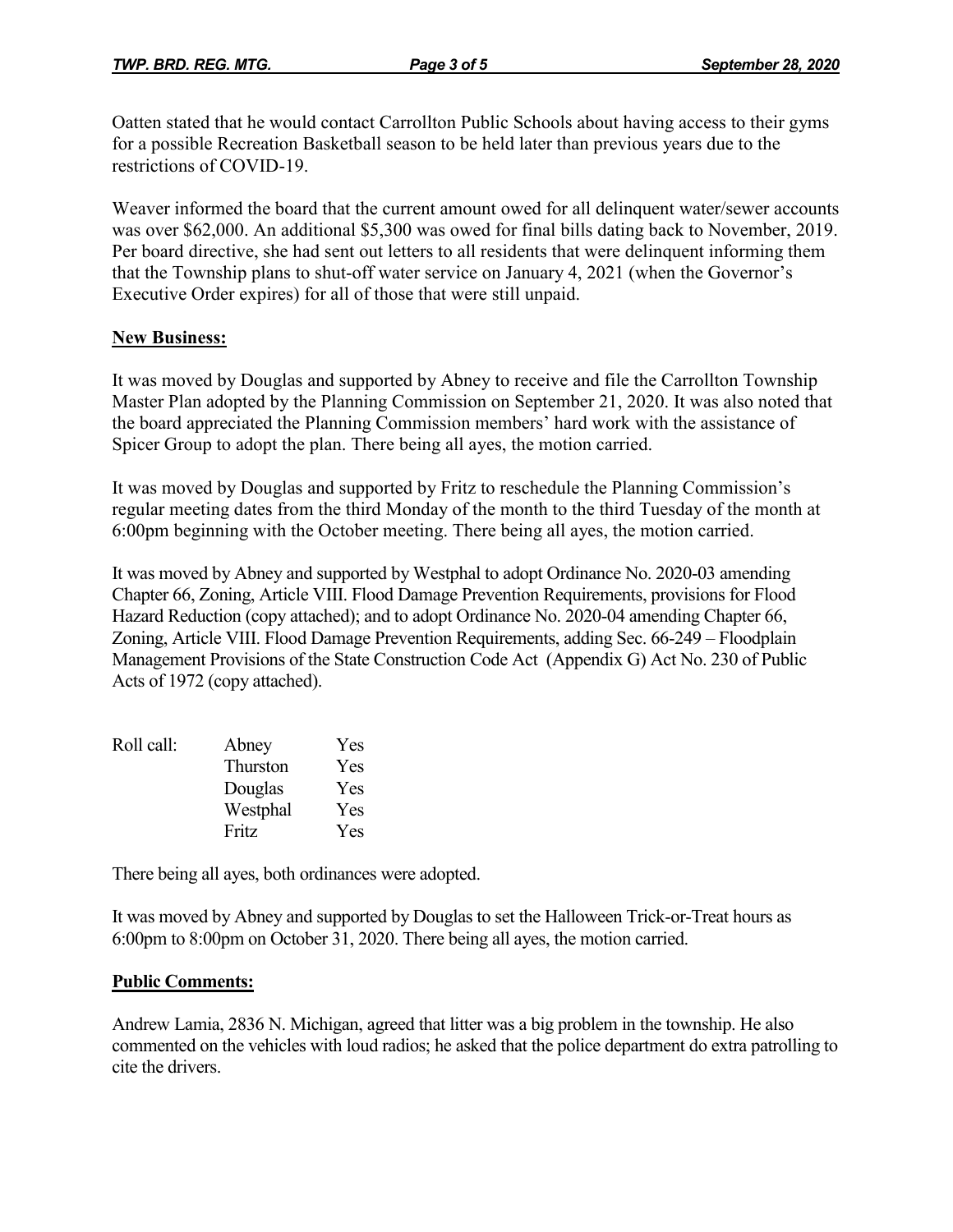## **Director Comments/Updates:**

Oatten stated that he would be sending a letter to the attendees of the last Neighborhood Watch meeting (held in January) to see how they feel about meeting in the near future with the COVID-19 restrictions.

Discussion was held on the Governor's order to allow bowling alleys and theaters to open October 9. Oatten believed that the limit for people attending a board meeting may be increased to twenty persons when the order goes into effect.

Oatten informed the board that Carrollton Rd. would be closed between Sherman and Grant October 9 -14, 2020 while the railroad crossing was reconstructed.

Oatten explained that DPW Superintendent Don Sumption's employee contract and salary review were mistakenly overlooked. He met with Sumption and proposed a 3% payment-in-lieu of salary. Discussion followed. It was moved by Abney and supported by Douglas to approve a 3% payment inlieu of salary (\$1,800) to be paid to Don Sumption with the next regular payroll. There being all ayes, the motion carried.

Weaver stated that she was extremely proud of her staff in working together to mail out of over 1,300 Absentee Voter ballots the previous week.

## **Board Comments:**

Douglas requested that a microphone be purchased in order for clear communication in future meetings that are also streamed online via Zoom.

Thurston asked if the Township Board had By-Laws or if the meetings were run according to Roberts Rules of Order. She felt that the interaction during public comments was too much and should be addressed.

Westphal asked that the proposed survey for the residents in Skyhaven Subdivision and Baylor Ct (reference the parking on one side of the road) be emailed to her so that she may review it. Weaver would do so.

Abney proposed the idea of a Beautification Committee. He asked the board members to think about it and let him know their thoughts.

# **Adjournment:**

It was moved by Fritz and supported by Douglas to adjourn. There being all ayes, the meeting adjourned at 6:42 p.m.